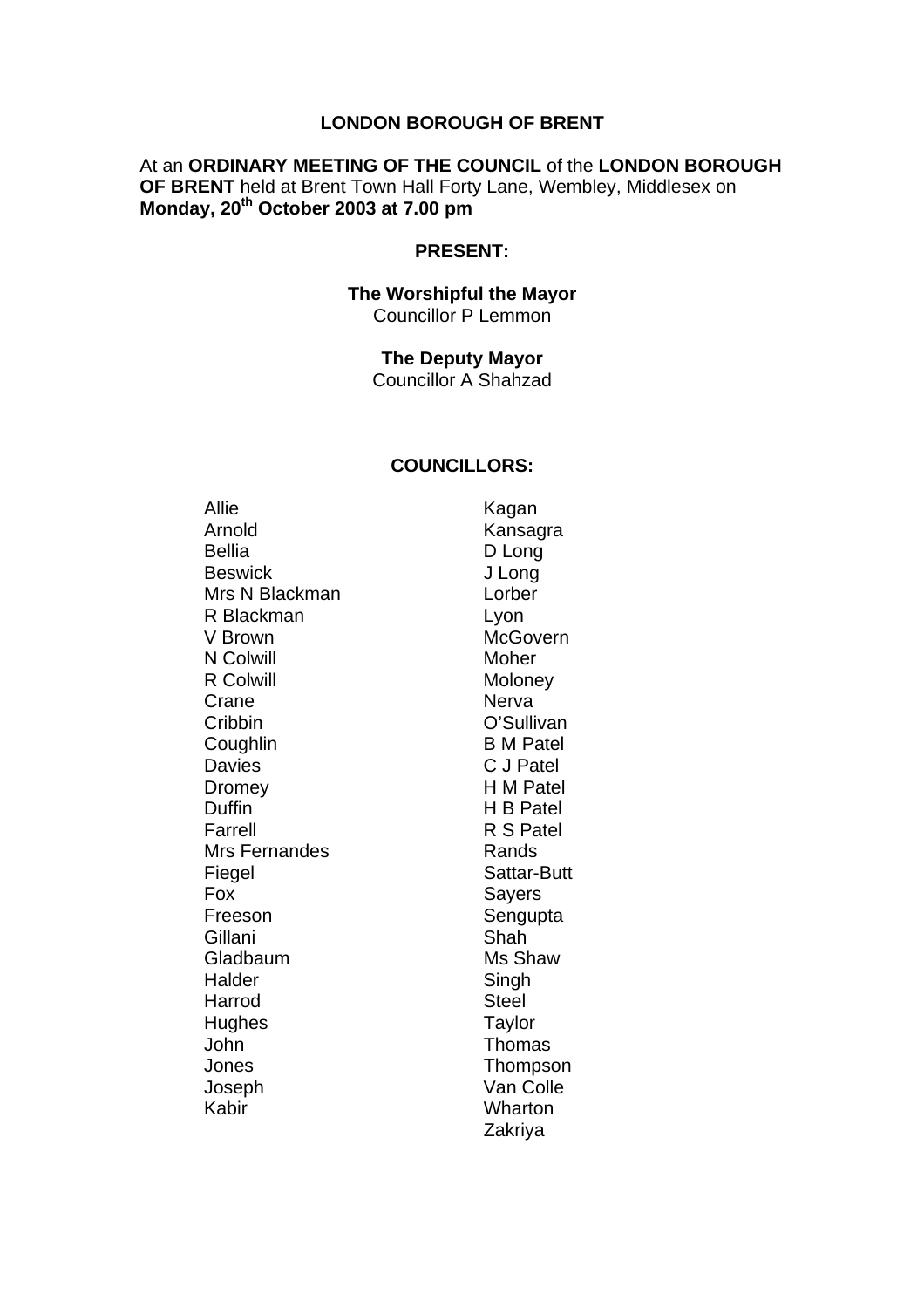# 1. **Apologies for Absence**

No apologies for absence were submitted.

## 2. **Minutes of Previous Meeting**

RESOLVED:-

that the minutes of the meeting of full Council held on  $15<sup>th</sup>$  September 2003 be approved as a true and accurate record.

## 3. **Declarations of Interests**

At this meeting there were none.

## 4. **Order of Business**

RESOLVED:-

that standing order 38 relating to the order of business be waived in so far as to allow the following item to be taken at this stage of the meeting.

## 5. **Presentation to Former Councillor Eric McDonald**

At the invitation of the Council, Eric McDonald was present to receive a plaque from the Mayor in recognition of the 40 years service he had given as a Councillor for the Boroughs of Wembley and Brent. Members paid tribute to his work as a councillor and to the personal qualities he possessed. (A fuller record of the tributes paid to Eric McDonald is available as a separate document).

## 6. **Mayor's Announcements**

The Mayor wished everyone a happy Diwali. He added that the Brent Diwali festival was launched on Saturday in Ealing Road and had been a great success.

The Mayor congratulated Councillor Kabir on the birth of her grandson named Jay and Councillor Sengupta on the birth of his grandson named Xavier Sidhartha.

The Mayor expressed condolences to Councillor Sayers on the recent death of his brother.

The Mayor announced that the memorial service for Paul Daisley was to be held on  $6<sup>th</sup>$  November at 2.00pm and reminded members that this would see the launch of the Paul Daisley Trust in support of Colon

\_\_\_\_\_\_\_\_\_\_\_\_\_\_\_\_\_\_ Council Meeting – 20 Oct 2003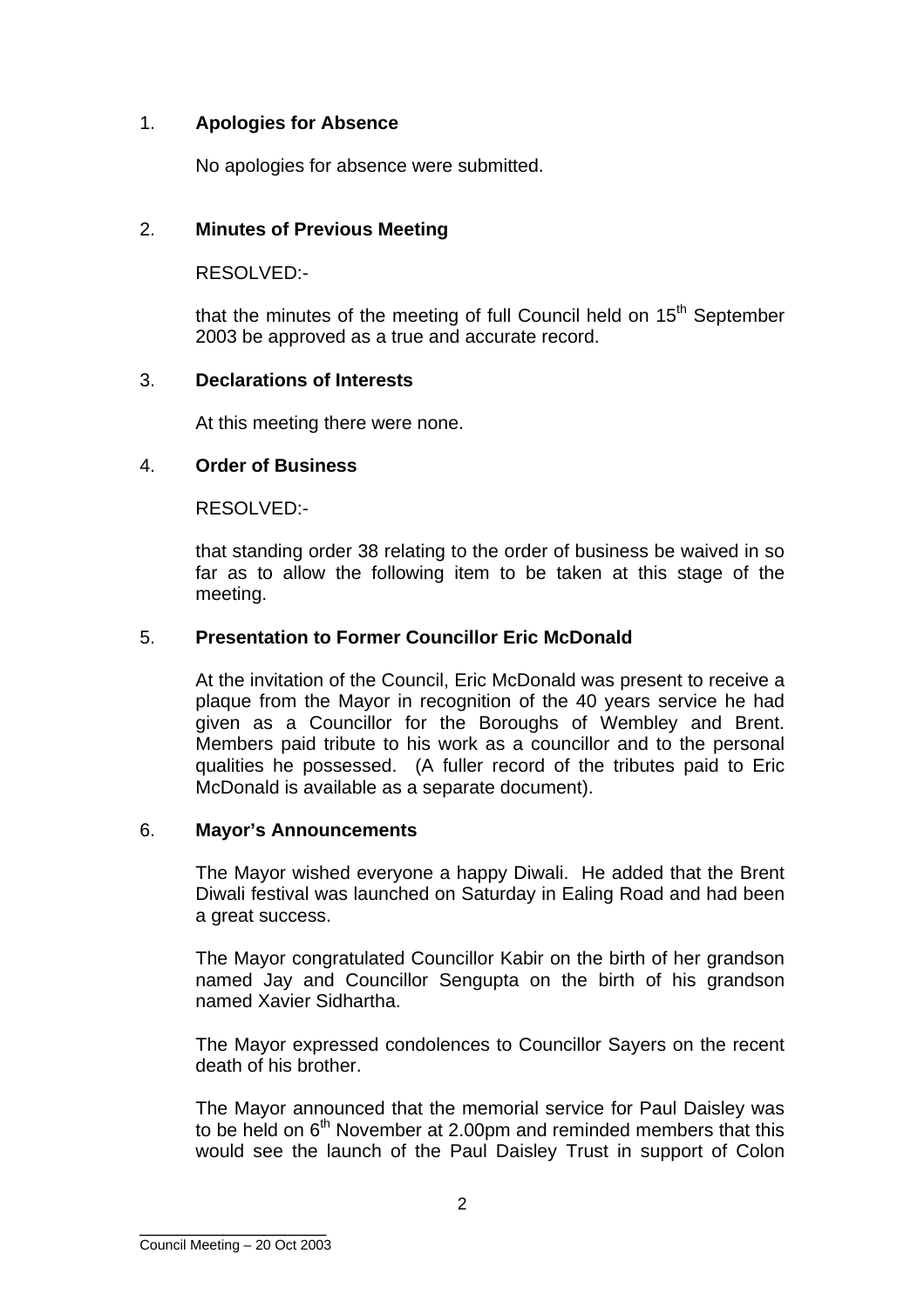Cancer Concern. The first fund raising event for the Trust would be on 21<sup>st</sup> November at 8.00pm at the Corrib Rest in Salusbury Road.

It was with sadness that the Mayor announced the recent death of James (Jim) Hughes who was a Councillor for the old Brentwater Ward from 1971 to 1982. The Council stood for a one minute silence in memory of James Hughes and Members paid tribute to him.

# 7. **Appointments to Committees/Appointments of Chairs/Vice-Chairs**

At this meeting there were none.

## 8. **Question Time**

Questions submitted under the provisions of Standing Order 39 had been circulated together with written responses from respective Lead Members. Members were invited to ask supplementary questions.

The following two questions had been selected by the Leader of the Conservative Group.

## *Education Budget*

The question from Councillor R Blackman asked what action was being taken to meet the Government's requirements for details of the Education budget to be submitted by the end of December. In a supplementary question, Councillor Blackman stressed the seriousness of the timing aspect of submitting the education budget in December given that the Council will not be clear about the exact amount of the grant settlement until January. He asked what status would the proposed schools budget have in December and would the Council be able to adjust it when the position on Government funding is known?

Councillor Lyon (Lead Member for Education, Arts and Libraries) replied that he had set out the timetable as accurately as possible in his answer and that the Council's budget would not be final until it was agreed in March. Also, an important aspect in determining the schools' budget was the production of pupil numbers, information that was not available until January. Final figures could not be agreed before then but he gave notice that the Council would be committed to meeting the passporting requirements.

## *Buses Using Staverton Road*

The next question was from Councillor Gillani concerning buses using Staverton Road. Councillor Gillani expressed her appreciation that this matter was to be reviewed by the Mayor of London. Councillor Gillani stated that whilst waiting for the Mayor of London to carry out his proposed review on bus routes in Brent East, which would include

\_\_\_\_\_\_\_\_\_\_\_\_\_\_\_\_\_\_ Council Meeting – 20 Oct 2003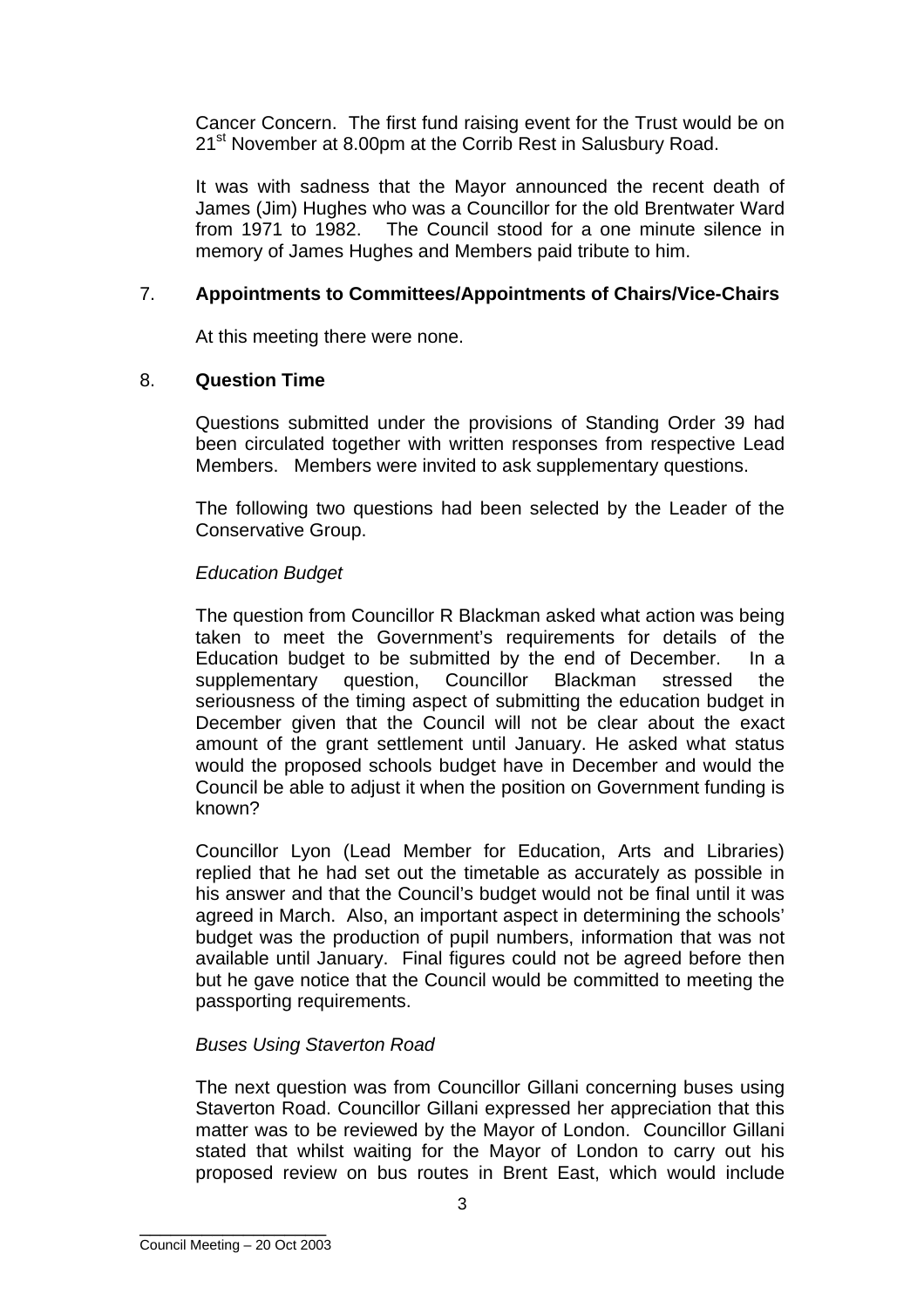Staverton Road area, there should be a meeting with local residents so that they were consulted on any alternatives to be considered. In a supplementary question, she asked if she could be informed of when such a meeting would take place?

Councillor Jones (Lead Member for Environment and Planning) responded by saying that the Council had done its best to press for this issue to be looked at and she hoped the review would be thorough. However, she could not say at this stage how consultation would be carried out but would urge that this be clarified quickly.

The next question had been selected by the Leader of the Liberal Democrat Group.

#### *Council Tax*

The question from Councillor Lorber himself, regarded the level of increase of the Council tax for 2004/05. As a supplementary question, Councillor Lorber asked whether, given that Councillor Coughlin could not say what the limit on the Council Tax rise next year might be, why it was necessary for him and the Labour Group to waste £9,000 on their budget planning awaydays and would not the money have been better spent on street cleaning and other services of direct benefit to Brent Council Tax payers.

Councillor Coughlin replied by referring to the Liberal Democrats alternative budget presented last May which was only a little under that finally set by the Administration. Councillor Coughlin stated that the Administration's budget planning process allowed a professional look at setting the next year's budget and the more practice they had at it the more they got it right.

There then followed three questions selected from Labour backbench members.

#### *Rainwater Road Gullies*

Councillor Gladbaum had questioned who was responsible for the maintenance, inspection and repair of rainwater gullies. She added that her question had been prompted by the fact that upon any walk around the borough she never failed to find a number of blocked gullies. However, she was pleased with the comprehensive answer she had received and did not have a supplementary question to ask.

## *"Healthy Living" in Schools*

Councillor Crane had asked how the Council was promoting "Healthy Living" in schools and how many schools were taking part in the government's 'fruit scheme for schools'. In his supplementary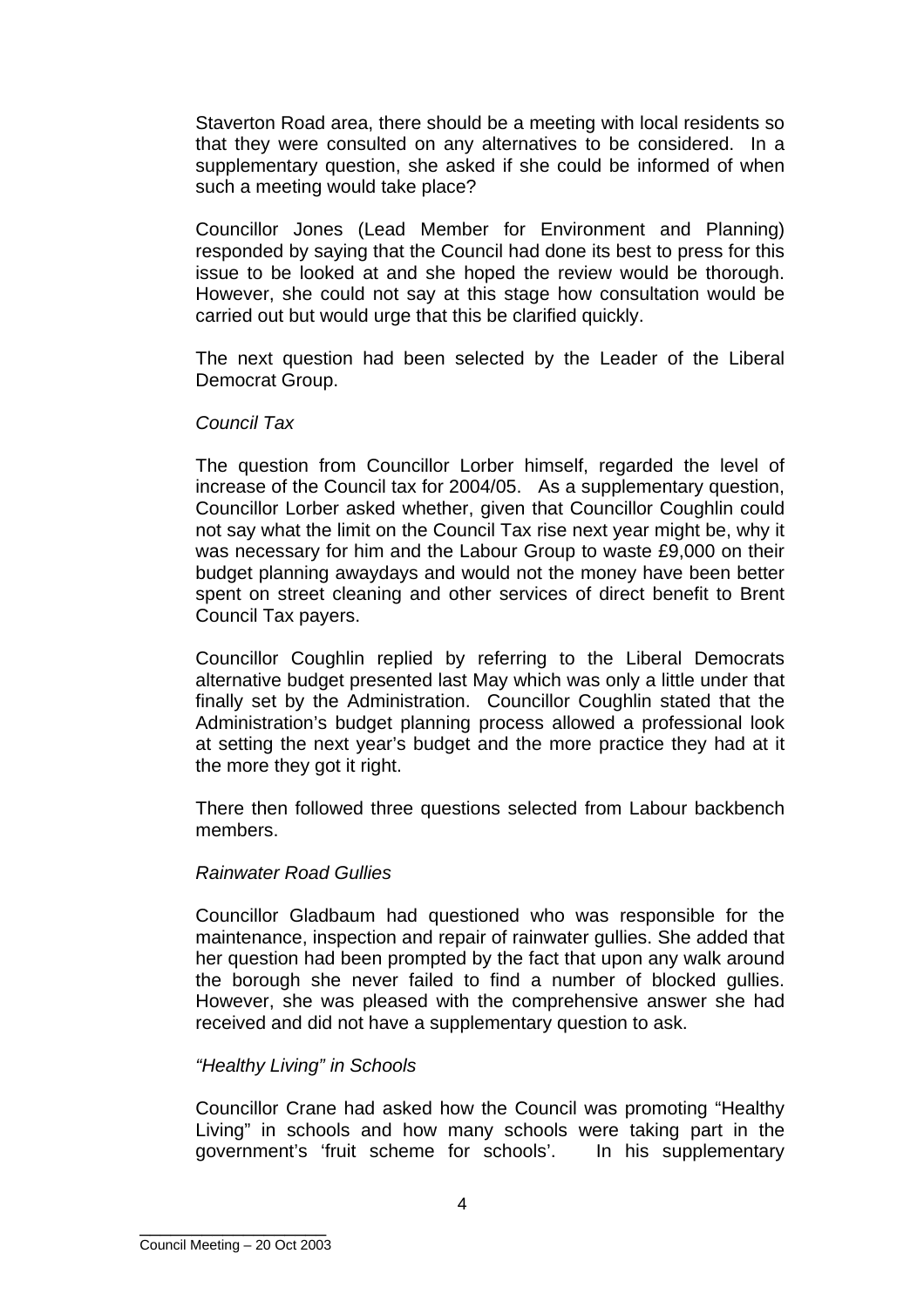question, Councillor Crane asked whether there was any evidence that the scheme was proving successful.

Councillor Lyon replied that he was grateful to Councillor Crane for drawing attention to this matter. He referred to the importance of the Council's sports strategy in promoting healthy living and stated that he had been startled by the statistics on child obesity.

#### *Crossrail*

Councillor Nerva had asked what action was being taken to ensure Crossrail came to Brent. In his supplementary question he asked if the Crossrail petition could be brought to the attention of the widest possible number of Brent residents and to support the activities of the GLA member Lord Toby Harris on this matter.

Councillor John replied that having been led to believe that Crossrail branches would service north west London there was now the opportunity to get the proposal reconsidered. She stated that it was clear that the people of Brent and Harrow would not be able to fully contribute to the economic regeneration of the area without adequate rails links and she undertook to take the opportunity presented by the petition to raise awareness of the issue along the lines indicated by Councillor Nerva.

There then followed four questions drawn from the general ballot.

## *Housing LOCATA Bids*

The first was a question from Councillor Allie asking what the number of LOCATA bids made by Brent residents were. He asked as a supplementary question what steps had been taken to remind residents to make bids and how the apparent overbidding would affect the more vulnerable people.

Councillor Thomas in response pointed out that the LOCATA scheme was not an answer to supply problems but rather a mechanism to allocate what provision existed. It was open to the more vulnerable to bid for a property and the benefit of the scheme was that it opened up choice. He submitted that the LOCATA scheme was a good scheme that worked well and was an improvement on previous arrangements.

#### *Budget Balances*

Councillor Steel had asked about the legal position on the level of balances held by the Council. In his supplementary question, Councillor Steel asked by how much more it was proposed to raise the Council Tax in order to put more money into balances.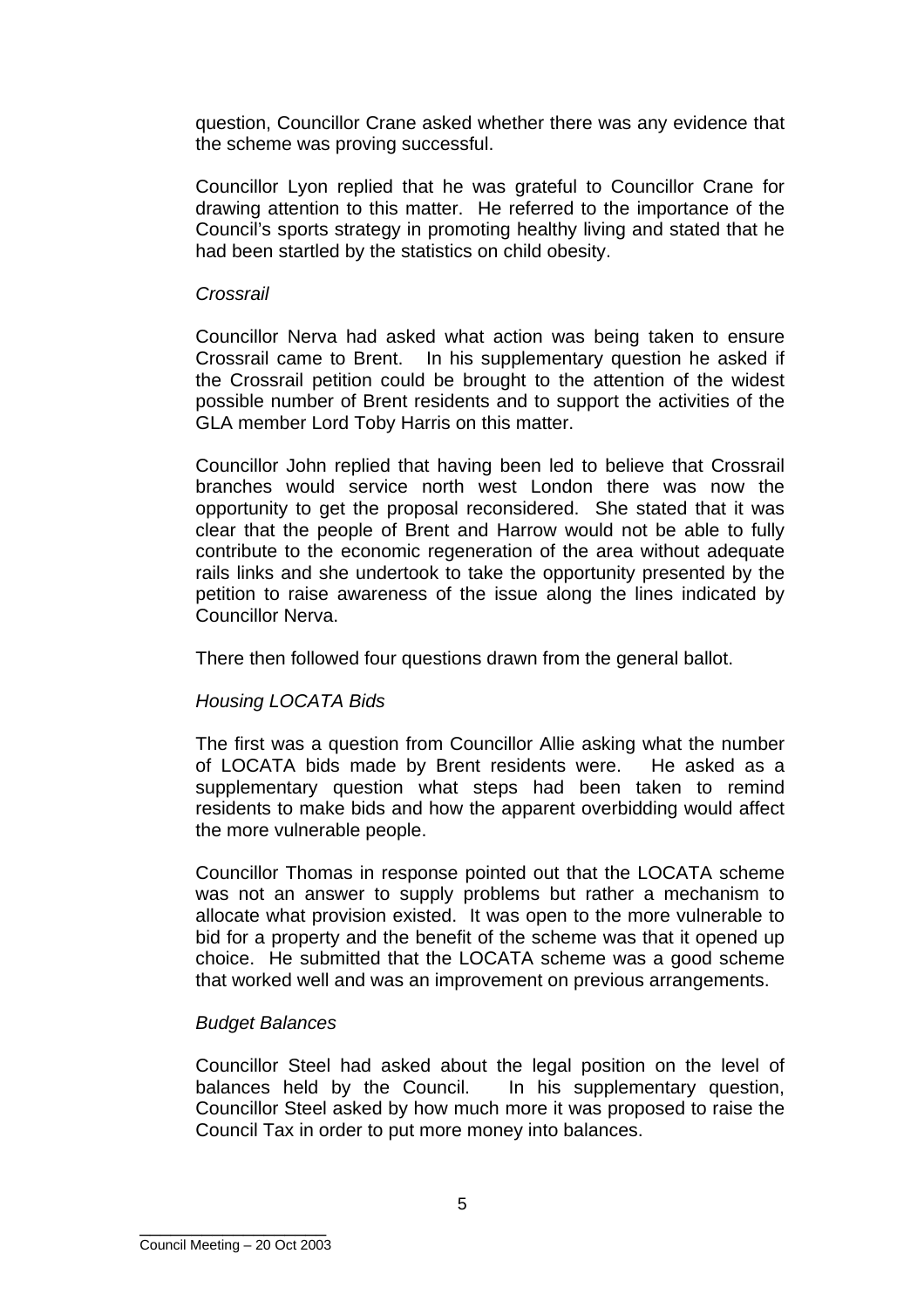Councillor Coughlin responded by saying that the reason for putting money into balances was to protect the position of the Council and that the Director of Finance was required to ensure there were adequate balances. He referred to the past when balances had been used to keep the Council Tax down.

# *Road Resurfacing*

Councillor R Colwill had asked what condition a road had to be in before it was resurfaced. In his supplementary question, Councillor Colwill asked if, in future, priority would be given to roads in conservation areas and specifically mentioned Wellacre Road.

Councillor Jones replied that this would not be the case. Wellacre Road had been inspected and appeared quite low in the list of priority roads for resurfacing. She added that it was no less safe in Conservation Areas.

## *Road Safety Around Schools*

Councillor V Brown had asked when the last borough-wide survey of road safety around schools had been carried out. In her supplementary question, she asked when a comprehensive audit of road safety at schools would be carried out, why works had not been carried out at schools where money had been allocated and when all schools could expect safety schemes to be in place.

Councillor Jones replied that funding for the safer routes to schools programme came from Transport for London. The Council took the issue very seriously and made efforts to access this funding as much as it could. There were a lot of schools in the borough and it would take time to look at them all.

## 9. **Report from the Executive**

Councillor John reported on matters that had been before the Executive at the meeting on 22<sup>nd</sup> September 2003.

#### (i) *Unitary Development Plan – Response to Representations and Further Proposed Modifications*

Councillor Jones referred to the report, which set out the Council's proposed response to the representations received to the proposed modifications to the UDP and moved the recommendations.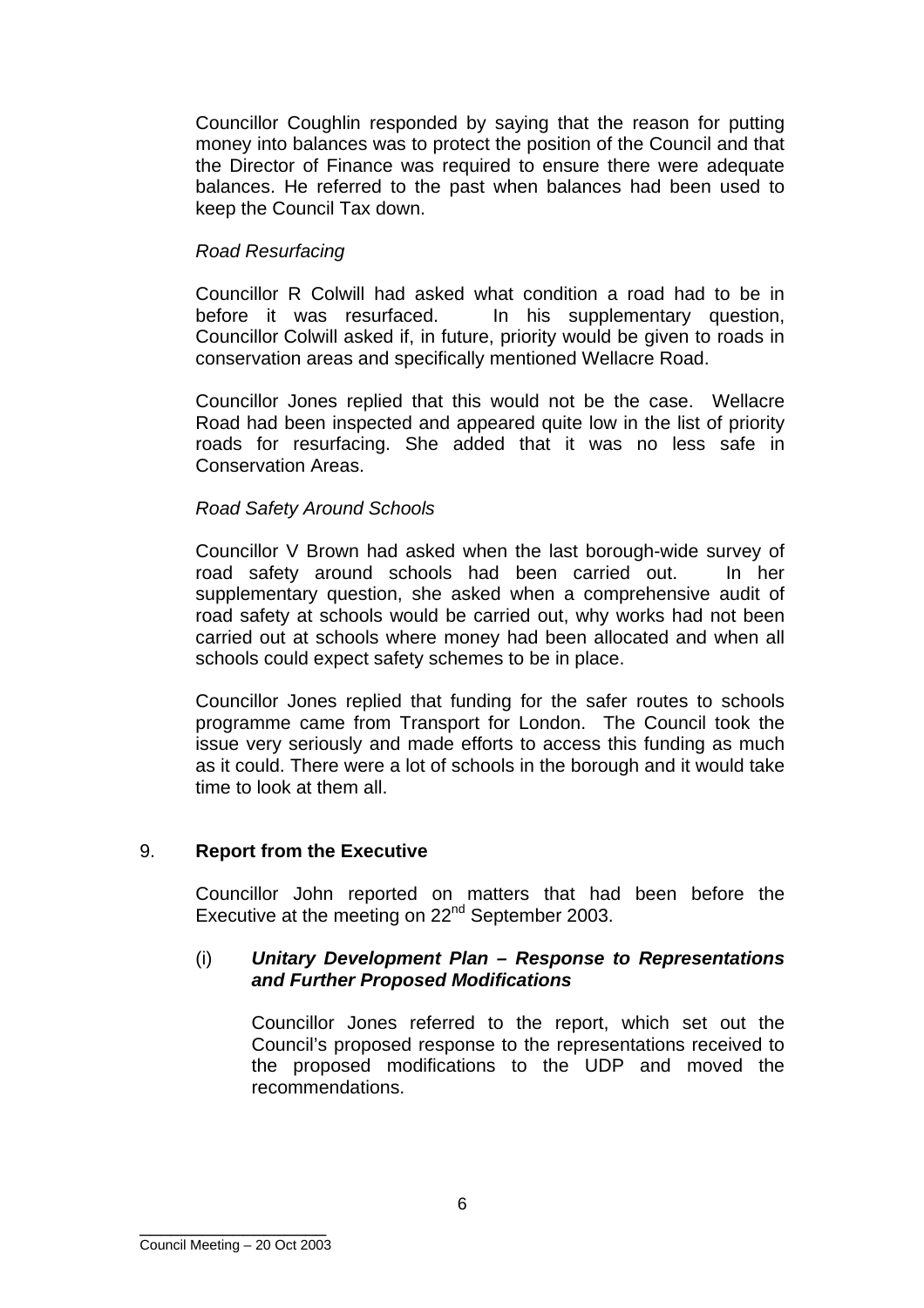# (ii) *The Treasury Management Annual Report 2002/03*

Councillor Coughlin introduced the Treasury Management Activity and Performance during 2002/03 and moved the recommendations.

## (iii) *Annual Complaints Report 2002/03*

Councillor D Long referred to the report that had been submitted to the Executive on  $13<sup>th</sup>$  October 2003 on complaints about Brent Council. He stated that this was the 4<sup>th</sup> annual report and recommended all members to read it. It showed Brent climbing from  $31<sup>st</sup>$  in London on the level of complaints to the Ombudsman 4 years ago to  $15<sup>th</sup>$ . The Ombudsman had expressed confidence in the Council being able to handle the complaints made against it and this contributed to a huge saving in the resources devoted to dealing with complaints. The Executive had noted the report and Councillor Long thanked the officers in the Corporate Complaints Team for their hard work.

# (iv) *Voluntary Sector Conference*

Councillor John reported on the conference held on 2<sup>nd</sup> October 2003 which she explained was part of the Council's consultation with Brent's vibrant voluntary sector.

# (v) *Anti Social Behaviour Orders (ASBOs)*

Councillor John reported on the ASBOs taken out against a number of youths and the effect this had had on the quality of life for people living in the locality of the Welsh Harp ward.

# 10. **Report from Chair of Scrutiny Committee**

Councillor Taylor submitted his report and added that all Members should note that a seminar on scrutiny was being arranged for 1<sup>st</sup> December as part of the member development programme, and that details would be circulated.

## 11. **General Debate**

Members debated the items included under the report from the Executive and Chair of Scrutiny Committee.

Concern was expressed that areas of the voluntary sector were experiencing financial crisis. It was said that the consultation exercise did not take account of the views of the voluntary sector but instead

\_\_\_\_\_\_\_\_\_\_\_\_\_\_\_\_\_\_ Council Meeting – 20 Oct 2003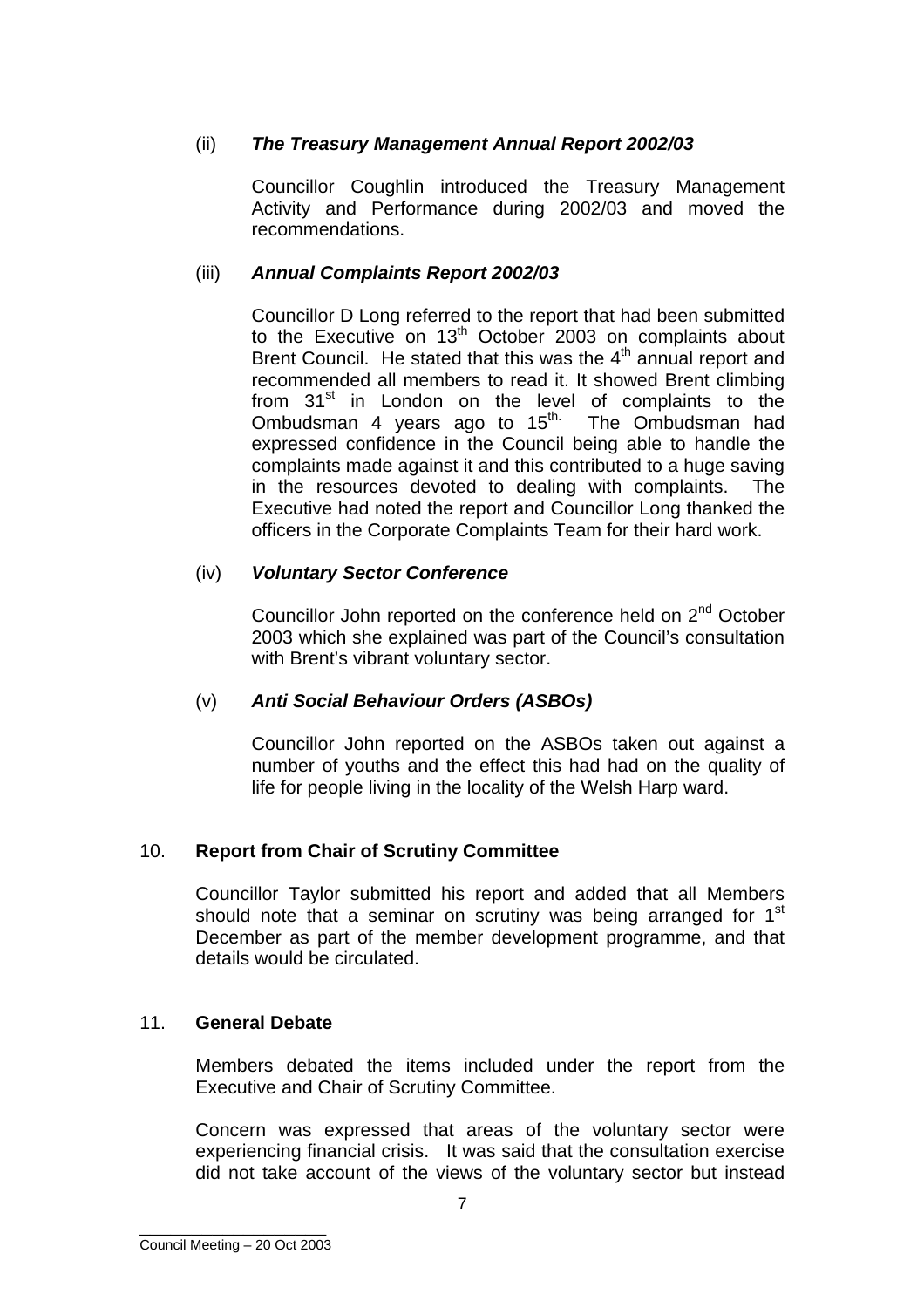was finance driven. The hope was expressed that the views of the conference would be addressed and the funding issues resolved. It was put that the conference had been poorly timed to take place during the day when a number of people could not attend and that the venue had not been fully accessible.

It was submitted that the Council's response to representations on the UDP did not address the acute need for housing in a fair and proper manner. Specific mention was made of the former Phillips garage site which the UDP designated for housing despite the Inspector recommending it as suitable for a mixed use development.

Reference was made to the anti-social behaviour orders taken out against seven youths and the impact this had had on the lives of people who had been terrorised by these youths. Quality of life for people had improved and the local Ward Councillors wished to congratulate the Police, Council and Brent Housing Partnership on working so closely together to bring about this action. It was suggested that incentives needed to be devised to encourage people who had witnessed anti-social behaviour to come forward to give evidence. The Government was commended for introducing antisocial behaviour orders and it was suggested that people now needed to be informed of exactly what these orders were and of the Council's powers in this area. Concern was expressed that the problems caused by the seven youths may simply have been pushed into another area by taking out these orders. It was asked if it was possible to evaluate how successful the action had been in removing the menace.

Arising from the report from the Chair of Scrutiny Committee, concern was raised over some aspects of the Wembley Redevelopment Scheme, particularly around the intention to restrict parking within the development. It was suggested that the proposal was impractical and would make life a misery for local residents in the surrounding area. The request was made that extra parking provision should be made available on another part of the development site.

It was put that whilst the number of complaints to the Ombudsman had gone down, the number of complaints to the Council had increased. Whilst the Council claimed that complaints handling had improved and that it was learning from its mistakes, it was submitted that there was no evidence of this. The level of complaints against the Revenues and Benefits Service remained very high. It was felt that the Council's complaints procedure was too elaborate and that the cost to the Council of dealing with complaints was too high.

Councillor John responded to the general debate. She pointed out that the voluntary sector conference had begun the process of consultation with the voluntary sector. It was important that if the activities of the voluntary sector were to be supported by the Council

\_\_\_\_\_\_\_\_\_\_\_\_\_\_\_\_\_\_ Council Meeting – 20 Oct 2003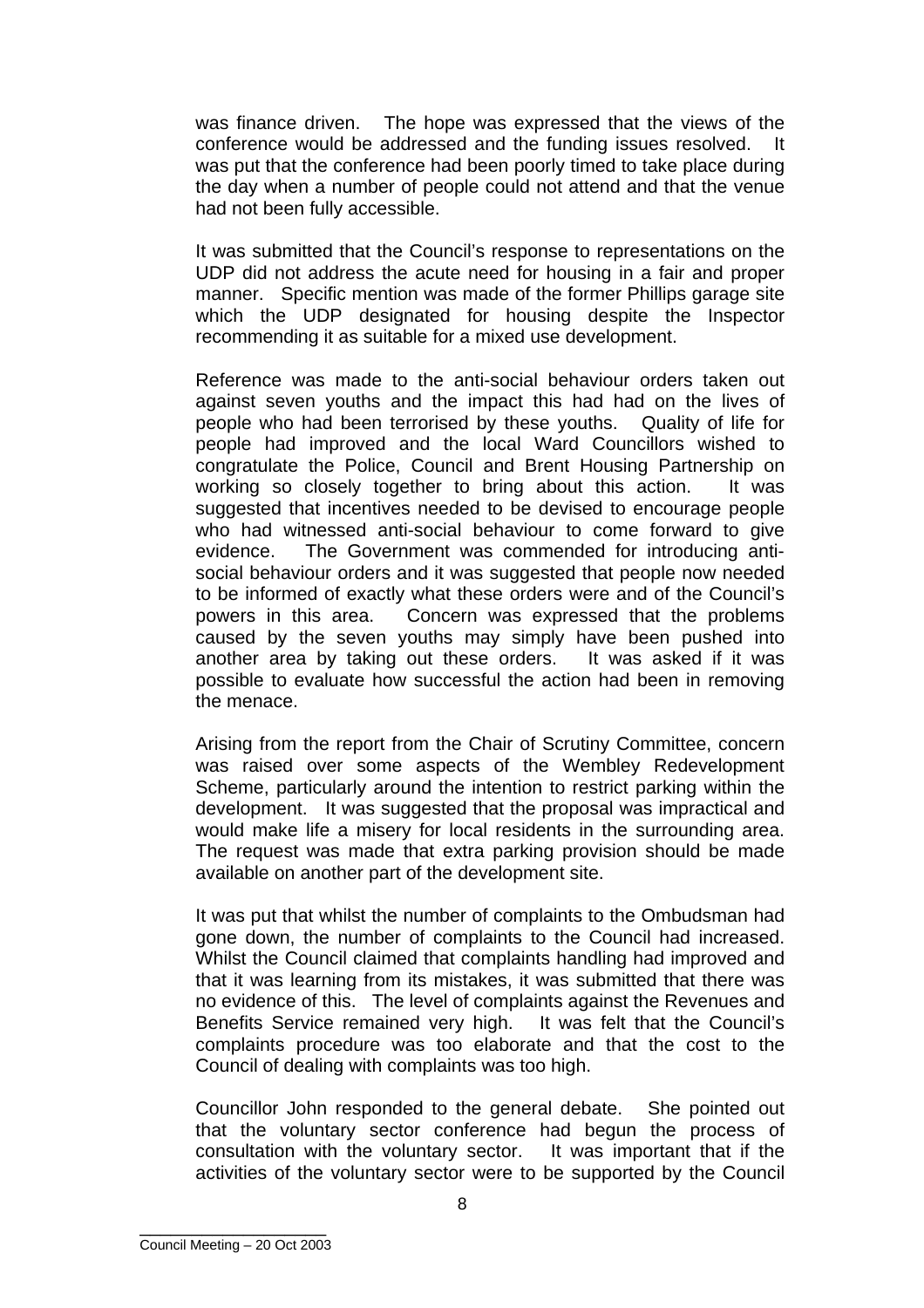they needed to fit with the Corporate Strategy of the Council. The exercise was not about cutting funding, as had happened in some other London boroughs. She thanked members for raising the issue of anti-social behaviour orders that had been taken out and agreed that the authority should not be complacent about their wider effects. Councillor John expressed the view that some members were trying to make good news sound bad when it came to the report on complaints handling, but accepted there was a problem with the Revenue and Benefits Service. Finally, she voiced her opposition to the idea that the Wembley Redevelopment should contain more parking provision. She stated that local residents would need help against the demands made by the new Stadium but that parking in the area could not be encouraged.

Councillor Rands moved an amendment to the recommendations of the Executive regarding the UDP in order to reflect the view of the Inspector that a proper investigation should be carried out on the former Phillips garage site to see if it could be developed for mixed use including some housing to a size and density that was appropriate. This was put to the vote and declared LOST. In accordance with the provisions of Standing Order 48 (c), the voting on this motion was recorded as follows:-

- **FOR:** Councillors Allie, Mrs Blackman, R Blackman, V Brown, N Colwill, R Colwill, Duffin, Mrs Fernandes, Fiegel, Gillani, Hughes, Kansagra, Lorber, O'Sullivan, C J Patel, B M Patel, H B Patel, H M Patel, Rands, Sayers, Shah, Ms Shaw, Steel, Taylor, Van Colle & Wharton *(26)*
- **AGAINST:** Councillors Arnold, Bellia, Beswick, Crane, Cribbin, Coughlin, Davies, Dromey, Farrell, Fox, Freeson, Gladbaum, Halder, Harrod, John, Jones, Joseph, Kabir, Kagan, D Long, J Long, Lyon, McGovern, Moher, Moloney, Nerva, RS Patel, Sattar-Butt, Sengupta, Singh, Thomas, Thompson & Zakriya *(33)*

#### **ABSTENTIONS:** None

*(0)* 

RESOLVED:-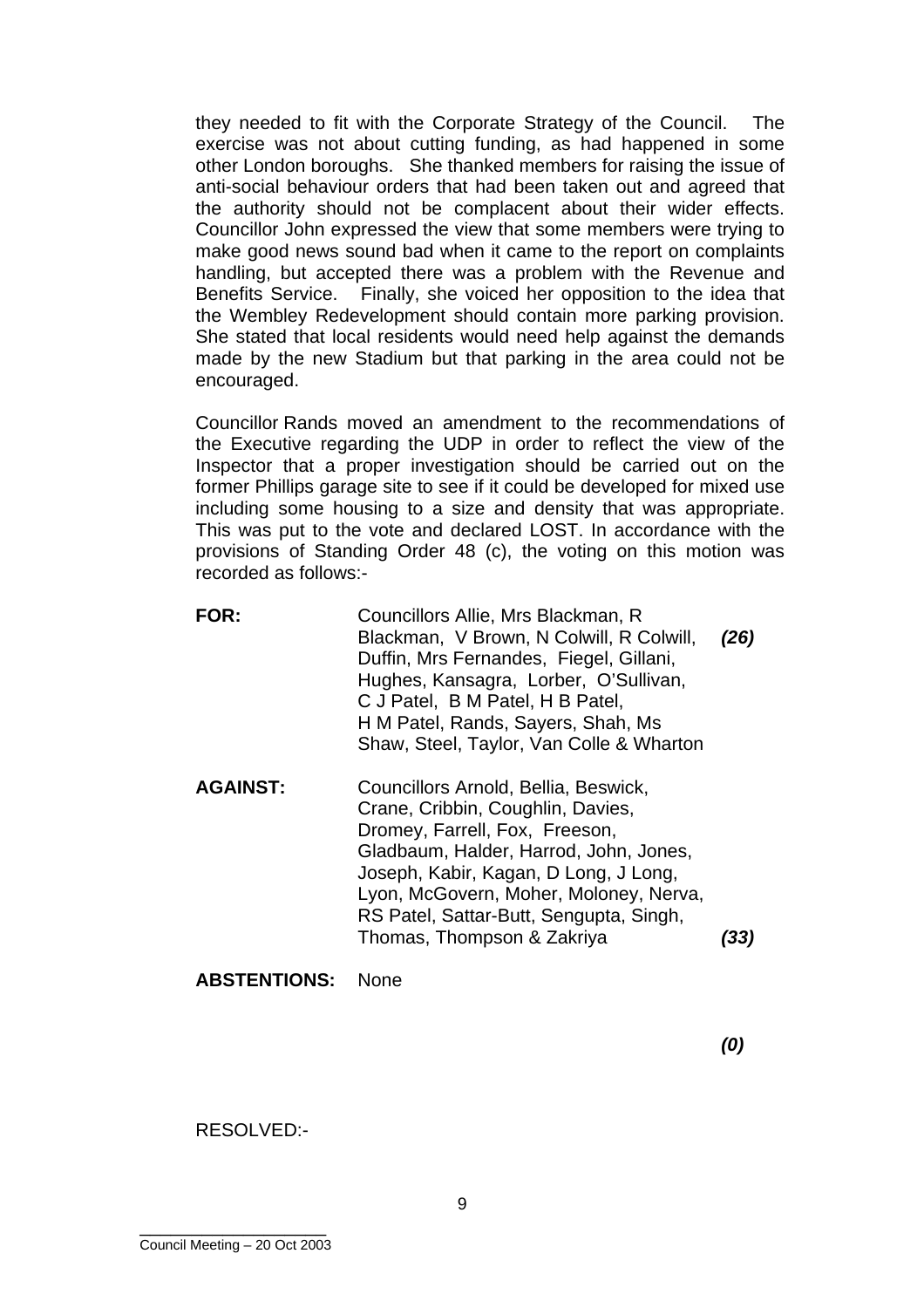*Unitary Development Plan – Response to Representations and Further Proposed Modifications* 

- (i) that the responses to the representations set out in the report and attachments be agreed;
- (ii) that the Further Proposed Modifications, be placed on deposit from November  $3<sup>rd</sup>$  to December  $15<sup>th</sup>$ ;
- (iii) that the revised UDP, as amended by the Further Proposed Modifications, be adopted as the Council's Replacement Plan unless, in the opinion of the Director of Planning, further substantive objections to the proposed further modifications are received.

*The Treasury Management Annual Report 2002/03*

(iv) that the Treasury Management Annual Report for 2002/03 be approved.

## 12. **Motions Selected by Leaders of the Opposition Groups**

#### (i) *London's Structure of Governance*

Councillor R Blackman introduced his motion by emphasising that that the intention of the review by the GLA was to reduce the powers and number of London boroughs. He called on the Executive to set out its opposition to the review and to campaign for a transfer of powers away from unelected quangos to local government.

Councillor Moher welcomed the defence of elected bodies and stated that although the creation of the GLA had signified a reversal in the number of quangos the number of newly created quangos had not been reversed. He moved an amendment to the motion to add opposition to the transfer of powers away from local government to quangos. This was accepted by Councillor Blackman.

Councillor Hughes stated that local Councils should have more power and reduced local accountability had had a detrimental effect on voter turnout. He moved an amendment to the motion to add that the Council welcomed the review of London governance, including the need to move power from quangos to elected bodies, consider the need for the Government Office for London and Minister for London, consider the balance of power between the London Mayor and the Assembly and the need for the Government to recognise London's needs. The amendment also sought consequential amendments to the last paragraph of the substantive motion.

\_\_\_\_\_\_\_\_\_\_\_\_\_\_\_\_\_\_ Council Meeting – 20 Oct 2003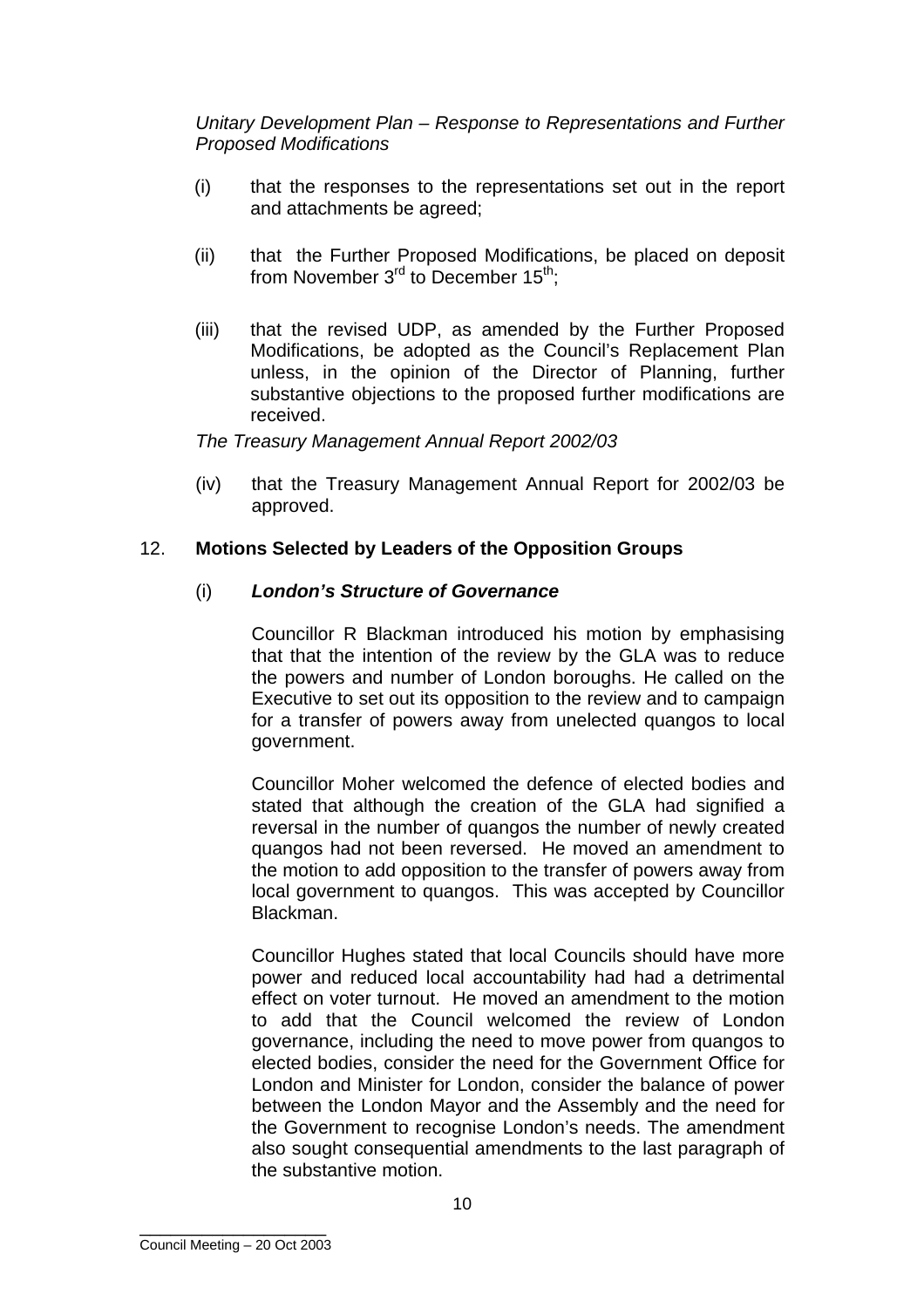That Council proceeded to debate the motion. Members generally supported the motion by emphasising the need for increased local accountability. It was pointed out that a regional approach had been adopted for the delivery of health provision and adult education through the Learning and Skills Councils. Councils knew when it was appropriate to work across borough boundaries with partners and at the same time had mechanisms in place through which to consult local communities. It was suggested that the removal of 'local' government would further alienate young people from the democratic process. Members considered that democratic accountability needed strengthening and that any proposal to set up a regional structure across London would do the opposite.

The Council then voted on the This amendment in the name of Councillor Hughes which was put to the vote and declared LOST. The motion in the name of Councillor R Blackman, as amended, was then put to the vote and declared CARRIED.

#### RESOLVED:

that this Council notes the current review being undertaken by the GLA into London's Structure of Governance. This Council opposes any transfer of powers away from Brent Council to the GLA. Furthermore, this Council rejects the proposals to reduce the number of London Boroughs, which would see the creation of 7-10 "Super Boroughs". This Council instructs the Chief Executive to prepare a report opposing the proposed changes and calls on the Executive of Brent Council to take a positive lead on opposing the proposals. The Council further notes the continued growth of an unelected quangocracy that is usurping the powers of democratically elected representatives. The Council therefore calls on the Executive to oppose any further transfer of powers from local authorities to quangos and to lobby the government to transfer powers from existing quangos to local and, where appropriate, national government.

## (ii) *Restoring Confidence in Brent*

Councillor Shaw introduced the motion selected by the Leader of the Liberal Democrat Group and made particular reference what she considered to be the poor state of the local environment including the condition of roads, pavements, graffiti and refuse collection. She also referred to the growing problem of rats in the borough.

In debating the motion a reference was made to some of the views put forward at the Liberal Democrat Party conference